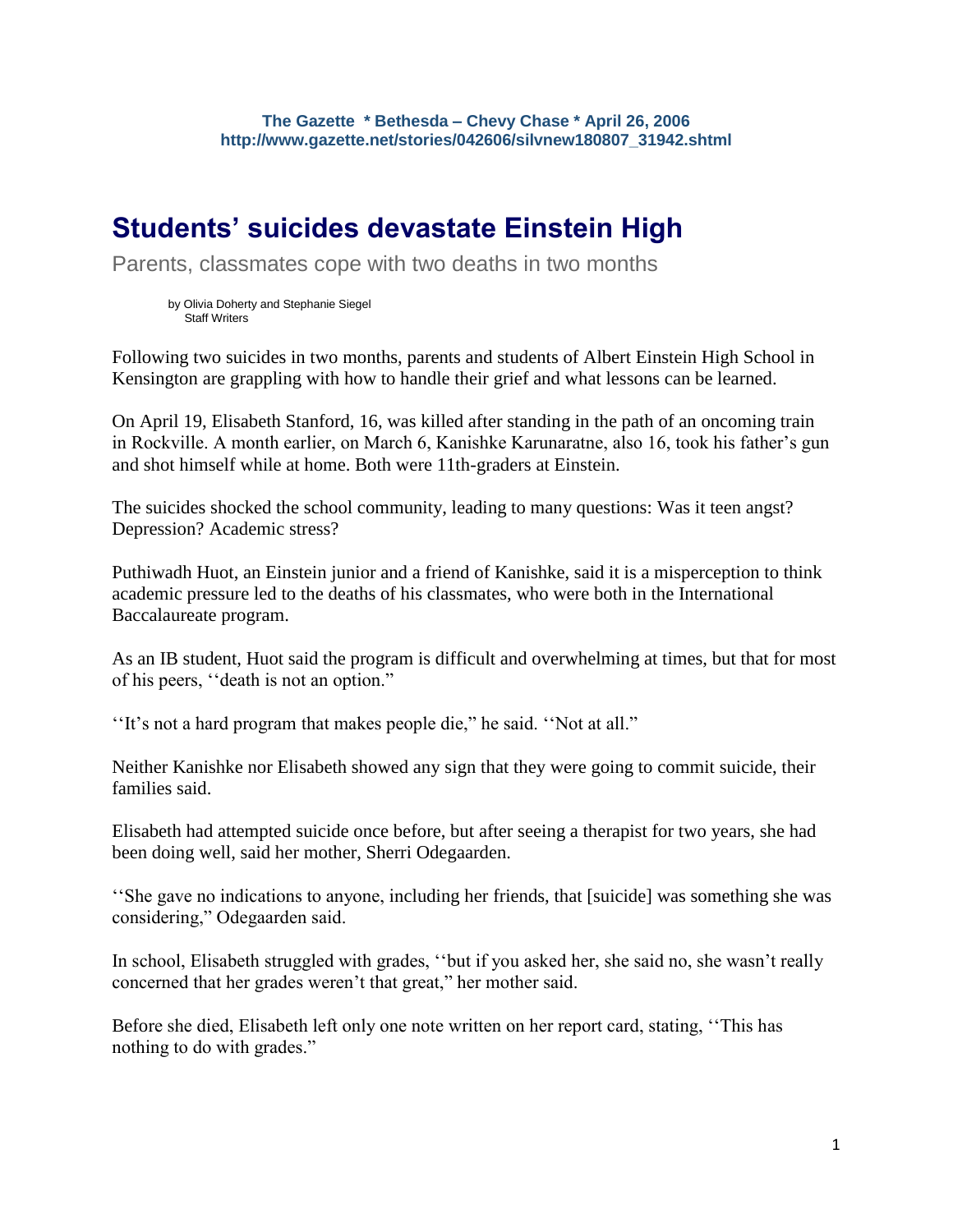Odegaarden said she made a conscious effort not to pressure her daughter. As a high school dropout who now holds a master's degree, Odegaarden knows firsthand that ''there's always a way."

Yet as much as she tried to encourage and help her daughter, Elisabeth mostly remained a mystery, Odegaarden said.

''She was a closed book in a lot of ways and I was just guessing at what caused the pressures in her life," Odegaarden said. ''I did lose sleep at night worrying that I wasn't doing enough, but I didn't know what else there was to do."

Kanishke was under pressure with daily SAT classes on top of his schoolwork, but his grades were above 3.0 and he appeared to be happy with his friends, said his father, Udaya Karunaratne.

''I thought all the kids had to go through this," he said. ''They're teenagers, that will go away after they apply to college and that will be all. This was a real wakeup call — but what an expensive lesson."

Kanishke was a reserved and quiet teenager who often spent his free time playing video games and surfing the Internet. Although he had good friends and served as co-captain of the ''It's Academic" team, Kanishke largely ''kept everything bottled up inside," Karunaratne said.

The day before Kanishke died, his father had planned to take away his son's computer, concerned that he was spending too much time on video games and not enough time on SAT preparation.

''We try to live for pomp and glory, go to Ivy League schools so we can brag," Karunaratne said. ''That's not correct. That's the message that all other parents should have."

Einstein administrators are taking measures to ensure staff, students and parents can cope with the recent suicides and to help them deal with future academic pressure.

''I'm as worried about the staff as I am about the kids," said Principal James Fernandez. ''You become a teacher because you want to work closely with kids. ... When something like this happens, it pinches you."

School counselors were available to meet with students following both suicides, but most grieving students did not feel comfortable using them, according to Huot.

''We don't see them as an option for a person to talk to," he said. ''We see them as [people] that you go to if you need your classes changed."

Parents also began questioning whether school officials should offer more than grief counseling.